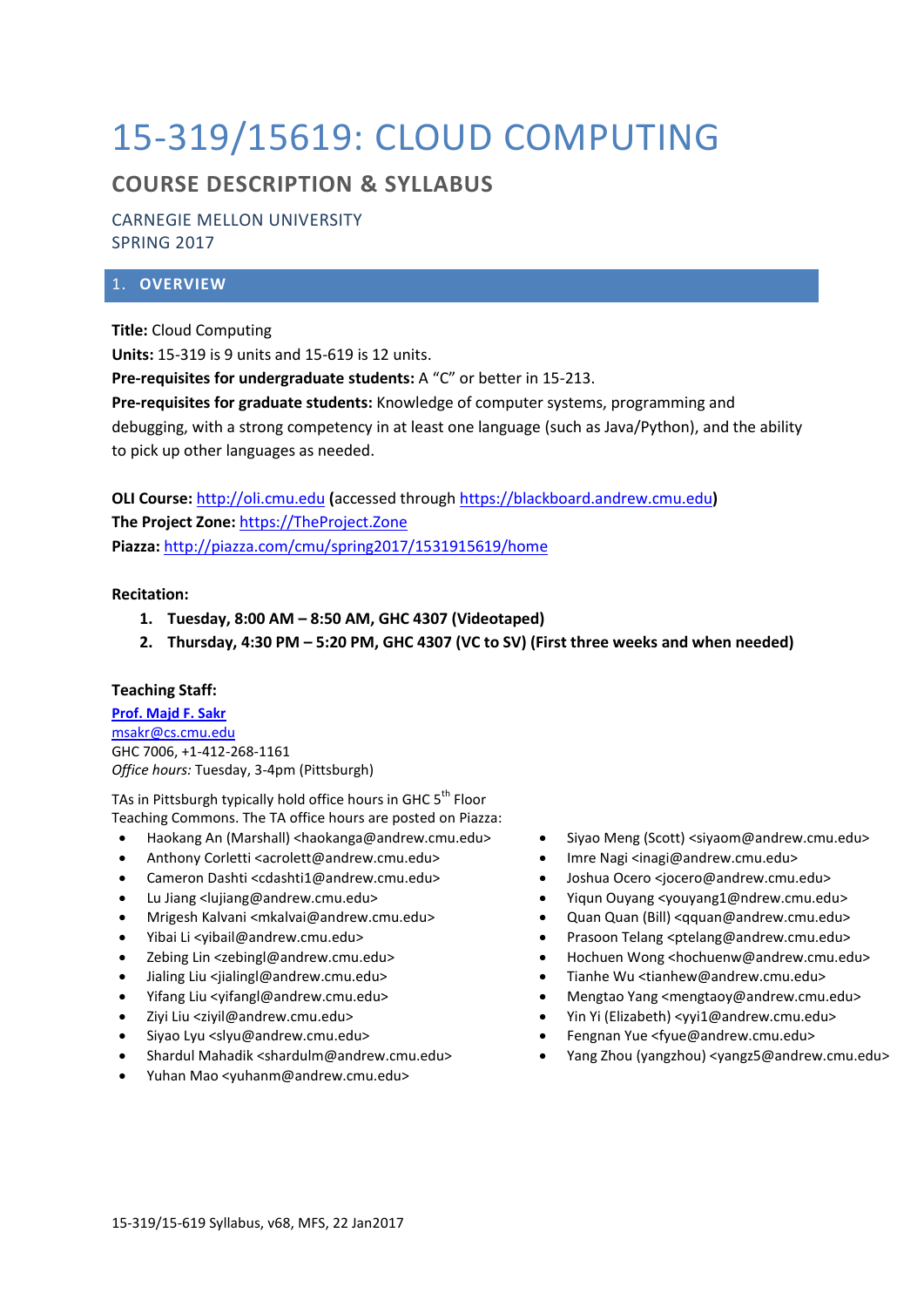# 2. **COURSE DESCRIPTION**

This project-based on-line course focuses on skill building across various aspects of cloud computing. We cover conceptual topics and provide hands-on experience through projects utilizing public cloud infrastructures (Amazon Web Services (AWS), Microsoft Azure and Google Cloud Platform (GCP)). The adoption of cloud computing services continues to grow across a variety of organizations and in many domains. Simply, cloud computing is the delivery of computing as a service over a network, whereby distributed resources and services are rented, rather than owned, by an end user as a utility.

Conceptually, the course will introduce this domain and cover the topics of cloud infrastructures, virtualization, software defined networks and storage, cloud storage, and programming models (analytics frameworks). As an introduction, we will discuss the motivating factors, benefits and challenges of the cloud, as well as service models, service level agreements (SLAs), security, example cloud service providers and use cases. Modern data centers enable many of the economic and technological benefits of the cloud paradigm; hence, we will describe several concepts behind data center design and management and software deployment. Next, we will focus on virtualization as a key cloud technique for offering software, computation and storage services. We will study how CPU, memory and I/O resources are virtualized, with examples from Xen and VMWare, and present real use cases such as Amazon EC2. Within the same theme of virtualization, students will also be introduced to Software Defined Networks and Storage (SDN and SDS). Subsequently, students will learn about different cloud storage concepts including data distribution, durability, consistency and redundancy. We will discuss distributed file systems, NoSQL databases and object storage. HDFS, CephFS, HBASE, MongoDB, Cassandra, DynamoDB, S3, Swift and Ceph Object Gateway will be presented as case studies. Finally, students will learn the details of the MapReduce programming model and gain a broad overview of the Spark, GraphLab programming models as well as message queues (Kafka) and stream processing (Samza).

For the projects, students will work with Amazon Web Services, Microsoft Azure and Google Cloud Platform, use them to rent and provision compute resources and then program and deploy applications that run on these resources. Students will develop and evaluate virtual machine (VM) and container scaling, elasticity and load balancing solutions. In addition, students will work with cloud storage systems and learn to develop different applications using batch, iterative and stream processing frameworks. 15-619 students will have to complete an extra project which entails designing and implementing a complete web-service solution for querying big data. For the extra project, the student teams are evaluated based on the cost and performance of their web service.

# 3. **COURSE OBJECTIVES**

In this on-line course we plan to give students an overview of the field of Cloud Computing, and an in-depth study into its enabling technologies and main building blocks. Students will gain hands-on experience solving relevant problems through projects that will utilize existing public cloud tools. It is our objective that students will develop the skills needed to become a practitioner or carry out research projects in this domain. Specifically, the course has the following objectives:

Students will learn

- 1) the fundamental ideas behind Cloud Computing, the evolution of the paradigm, its applicability; benefits, as well as current and future challenges;
- 2) the basic ideas and principles in data center design; cloud management techniques and cloud software deployment considerations;
- 3) different CPU, memory and I/O virtualization techniques that serve in offering software, computation and storage services on the cloud; Software Defined Networks (SDN) and Software Defined Storage (SDS);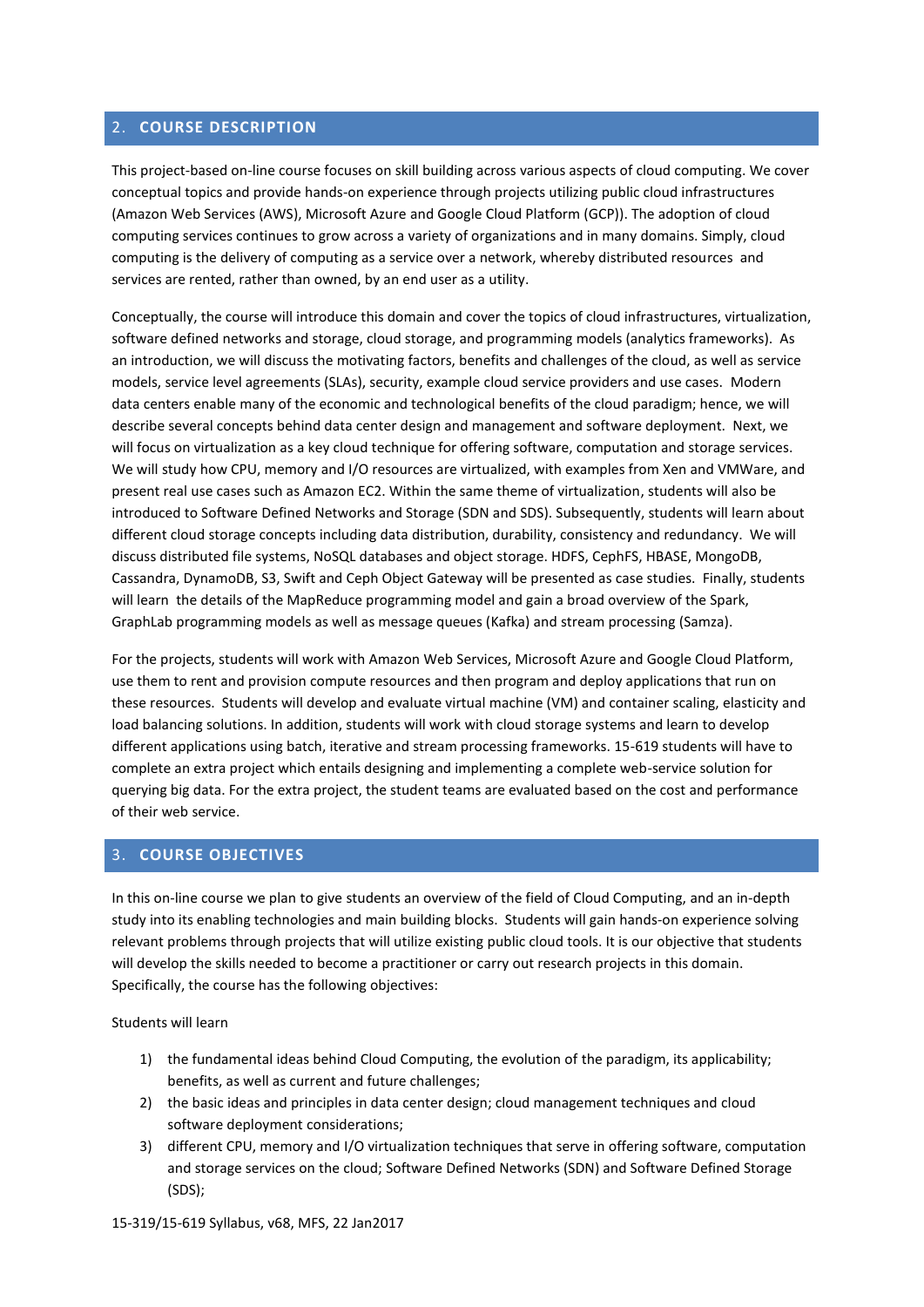- 4) cloud storage technologies and relevant distributed file systems, NoSQL databases and object storage;
- 5) the variety of programming models and develop working experience in several of them.

#### 4. **LEARNING OUTCOMES**

The primary learning outcomes of this course are five-fold. Students will be able to:

- 1) Explain the *core concepts* of the cloud computing paradigm: how and why this paradigm shift came about, the characteristics, advantages and challenges brought about by the various models and services in cloud computing.
- 2) Apply fundamental concepts in *cloud infrastructures* to understand the tradeoffs in power, efficiency and cost, and then study how to leverage and manage single and multiple datacenters to build and deploy cloud applications that are resilient, elastic and cost-efficient.
- 3) Discuss *system, network and storage virtualization* and outline their role in enabling the cloud computing system model.
- 4) Illustrate the fundamental concepts of *cloud storage* and demonstrate their use in storage systems such as Amazon S3 and HDFS.
- 5) Analyze various *cloud programming models* and apply them to solve problems on the cloud.

#### 4.1. BASIC CONCEPTS

This module will provide a broad overview of cloud computing, its history, technology overview, benefits, risks and the economic motivation for it. Upon completion of this module, students will be able to:

- **4.1.1. Explain the concept of "cloud computing".**
- **4.1.2. Briefly recall the recent history of cloud computing, illustrating its motivation and evolution.**
- **4.1.3. List some of the enabling technologies in cloud computing and discuss their significance.**
- **4.1.4. Discuss some of the advantages and disadvantages of the cloud paradigm.**
- **4.1.5. Articulate the economic benefits as well as issues/risks of the cloud paradigm for businesses as well as cloud providers.**
- **4.1.6. Associate the various layers in the cloud building blocks and differentiate cloud service models.**
- **4.1.7. Define SLAs and SLOs and illustrate their importance in Cloud Computing.**
- **4.1.8. Enumerate and explain various threats in cloud security.**
- **4.1.9. List some of the common cloud providers and their associated cloud stacks and recall popular cloud use case scenarios.**

# 4.2. CLOUD INFRASTRUCTURE

This module will provide a historical overview of data centers, along with design considerations. Students will learn to apply methods to evaluate data centers, cloud management techniques and software deployment considerations. Upon completion of this module, students will be able to:

- **4.2.1. Describe the evolution of data centers and outline the architecture of a modern data center.**
- **4.2.2. Indicate design considerations and discuss their impact.**
- **4.2.3. Demonstrate the ability to calculate various power requirements of a data center.**
- **4.2.4. Recall challenges and requirements for a cloud-centric data center and how they differ from large, single-entity warehouse-scale computers.**
- **4.2.5. Explain the cloud software stack and the role of each layer within it.**
- **4.2.6. Identify the need for and techniques behind automation and orchestration of resources, as well as key scheduling considerations in the cloud.**
- **4.2.7. Evaluate programming, deployment and failure considerations when programming the cloud.**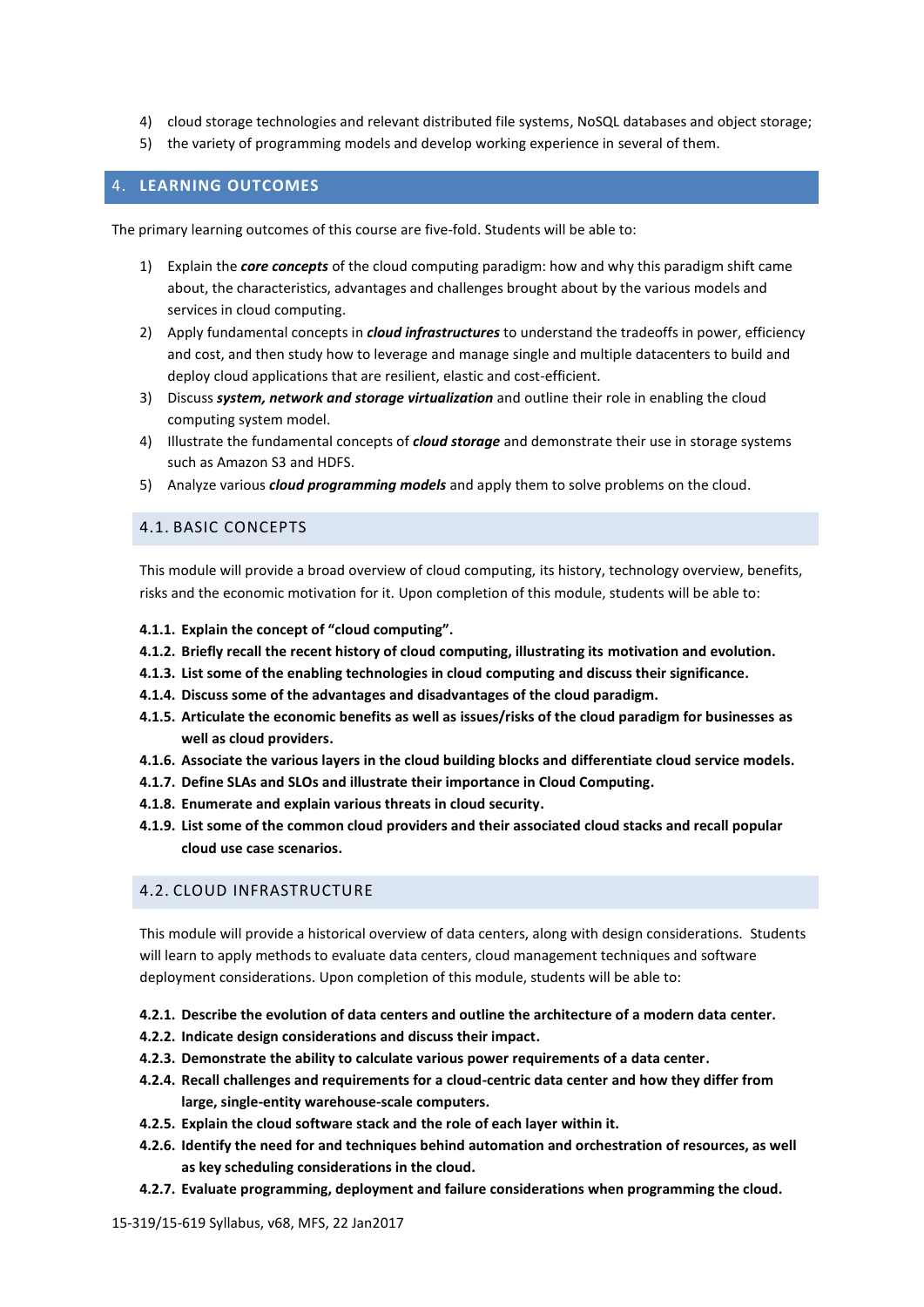- **4.2.8. Understand the implications of building a multi-tier cloud application to achieve resiliency and elasticity, and the latency implications of such applications.**
- **4.2.9. Recall various cloud pricing models and their applicability to various business use cases.**
- **4.2.10. Recall and describe cloud management techniques such as middleware, resource provisioning, metering, and orchestration.**
- **4.2.11. Describe and evaluate different cloud software deployment considerations such as scaling strategies, load balancing, fault tolerance, accounting for tail latencies and optimizing for cost.**

#### 4.3. CLOUD RESOURCE MANAGEMENT

Students will learn how virtualization can allow software and hardware images (e.g., virtual machines) to run side-by-side on a single cloud data center while provided security, resource and failure isolations. They will understand how virtualization enables clouds to offer software, computation, and storage as services as well as attain agility and elasticity properties. We will discuss resource virtualization in detail and present multiple examples from Xen and VMware. Finally, we will present a real use case such as Amazon EC2. After finishing this unit students will be able to:

- **4.3.1. Identify major reasons for why virtualization is useful, especially on the cloud.**
- **4.3.2. Explain different isolation types such as fault, resource, and security isolations provided by virtualization and utilized by the cloud.**
- **4.3.3. Indicate how system complexity can be managed in terms of levels of abstractions and welldefined interfaces, and their applicability to virtualization and the cloud.**
- **4.3.4. Define resource sharing as provided by virtualization and discuss how it can be offered in space and time via physical and logical partitioning.**
- **4.3.5. Define virtualization and identify different virtual machine types such as process and system virtual machines.**
- **4.3.6. Identify conditions for virtualizing CPUs, recognize the difference between full virtualization and paravirtualization, explain emulation as a major technique for CPU virtualization, and examine virtual CPU scheduling in Xen.**
- **4.3.7. Outline the difference between classical OS virtual memory and system memory virtualization, explain the multiple levels of page mapping as imposed by memory virtualization, define memory over-commitment and illustrate VMWare memory ballooning as a reclamation technique for memory over-committed virtualized systems.**
- **4.3.8. Explain how CPU and I/O devices can communicate with and without virtualization, identify the three main interfaces, system call, device driver and operation level at which I/O virtualization can be carried, and apply I/O virtualization to Xen.**
- **4.3.9. Outline recent developments in software defined networking and software defined storage from the cloud computing perspective.**

#### 4.4. CLOUD STORAGE

This module will provide a broad overview of storage technologies and concepts of cloud storage. It will also provide a detailed study of Amazon S3, EBS and distributed file systems and databases. Students will be able to:

- **4.4.1. Describe the overall organization of data and storage.**
- **4.4.2. List the various types of data within the data taxonomy and classify different data types within the data taxonomy.**
- **4.4.3. Identify the problems of scale and management in big data. Discuss various storage abstractions.**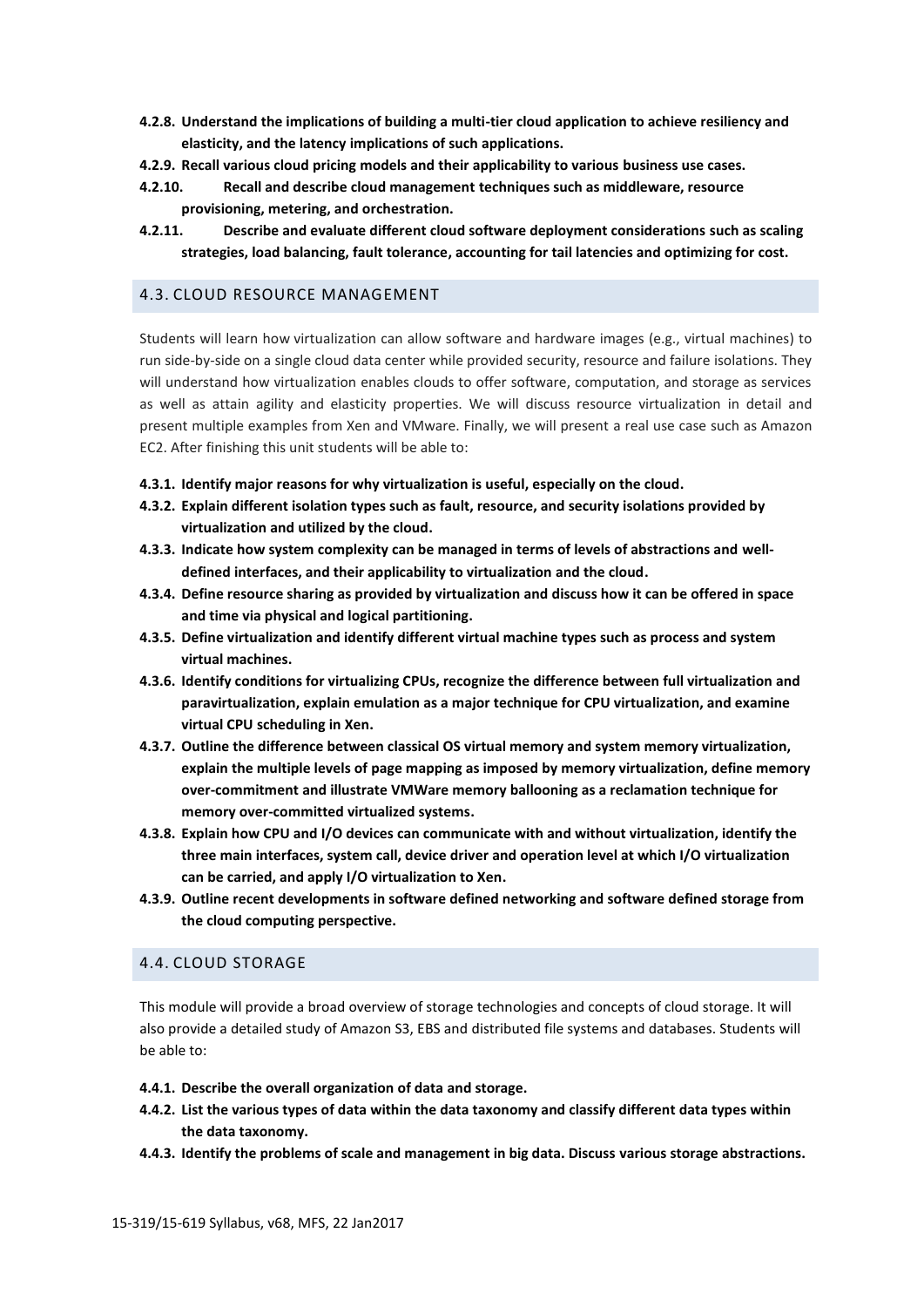- **4.4.4. Compare and contrast different types of file systems and discuss their design considerations. Compare and contrast Hadoop Distributed File System (HDFS) with Ceph File System (CephFS).**
- **4.4.5. Compare and contrast different types of databases and discuss their design tradeoffs.**
- **4.4.6. Discuss the concepts of cloud object storage. Enumerate the different types of block devices used in data storage.**

# 4.5. PROGRAMMING MODELS

Students will be given an overview on a variety of cloud-based programming models. Students will understand the benefits and limitations of each so that they can assess applicability based on the problem domain. Students will gain working experience in one of these programming models. Upon completion of this module students will be able to:

- **4.5.1. Explain the fundamental aspects of parallel and distributed programming models.**
- **4.5.2. Explain the main execution flow, scheduling and fault tolerance concepts in the MapReduce programming model.**
- **4.5.3. Recall and contrast different cloud programming models (MapReduce, Spark, GraphLab, Spark Streaming and Samza).**

# 5. **COURSE ORGANIZATION**

Your participation in the course will involve several forms of activity:

- 1. Reading the online coursework content for each unit on OLI.
- 2. Completing the unscored inline activities for each unit (Review activities on OLI).
- 3. Completing the graded checkpoint weekly quizzes after each unit.
- 4. Complete projects which are performed on the cloud and submitted through TheProject.Zone.
- 5. AssessMe AssessMents, unscored short quizzes to unlock subsequent project sections.
- 6. Complete a team project on building a complete web service.

Students should regularly check OLI to see when new content or checkpoint quizzes are made available. Projects and Checkpoint quizzes must be completed by the due dates posted on TheProject.Zone.

# 6. **GETTING HELP**

Students are encouraged to ask questions about content and projects through **Piazza**, where an online class portal has been created for this course. The course link for Piazza is:

#### http://[piazza.com/cmu/spring2017/1531915619/home](http://piazza.com/cmu/spring2017/1531915619/home).

There is video recording of a weekly recitation in Pittsburgh which is made available to all students. The teaching staff will discuss any major questions that have been posted to Piazza or by email. For urgent communication with the teaching staff, it is best to post on Piazza and then send email.

We will use the course website as the basic portal for the class. The course content is entirely on OLI. The project write-ups, submission, scoreboard and grades are on TheProject.Zone. The checkpoint quizzes are on OLI. OLI can be reached through Blackboard. Announcements, discussions and questions are posted on Piazza.

# 7. **POLICIES**

WORKING ALONE ON PROJECTS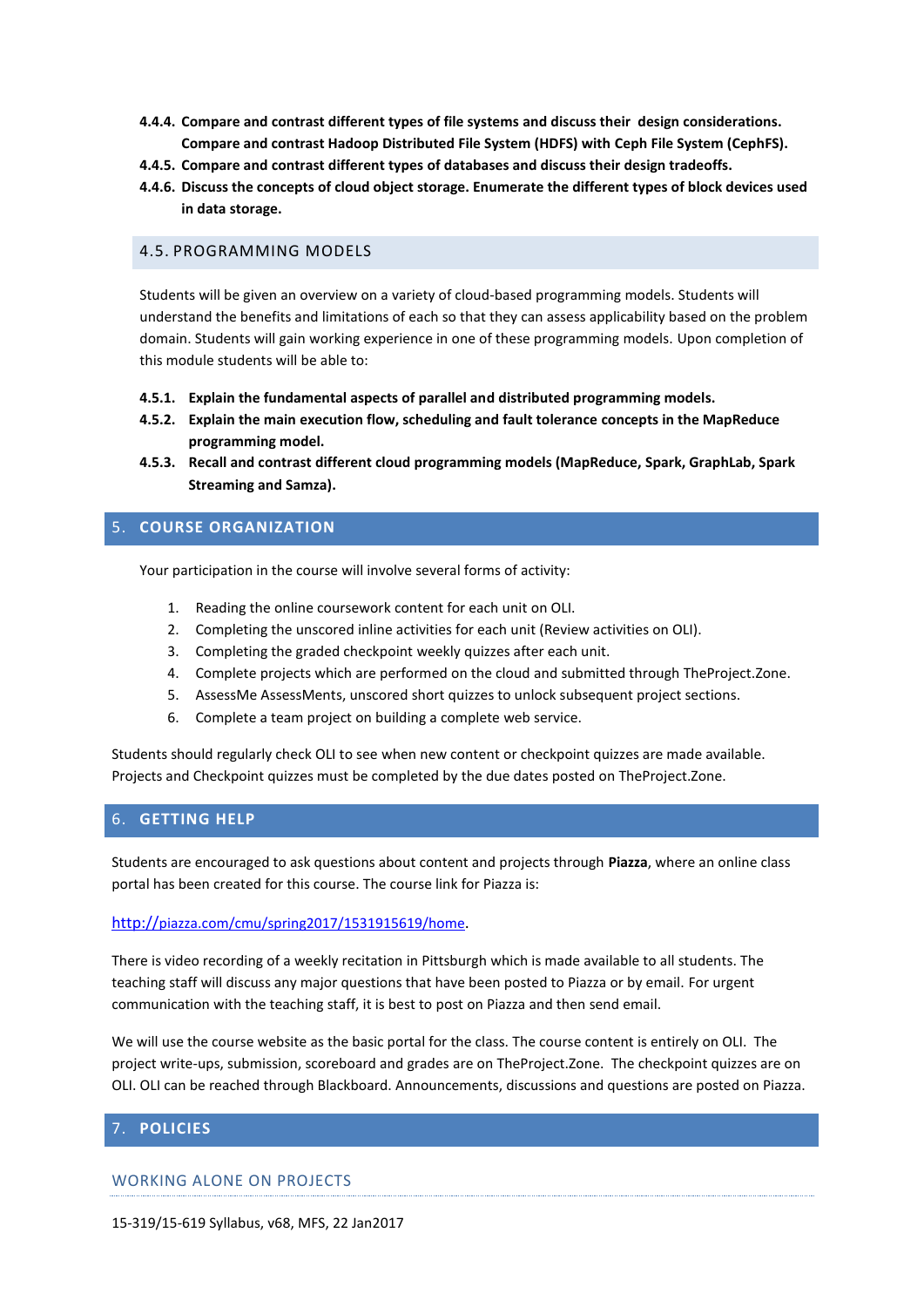Projects that are assigned to single students should be performed individually.

#### HANDING IN PROJECTS

All assessments are due at 11:59 PM EST (one minute before midnight) on the due dates specified on OLI or TheProject.Zone. All hand-ins are electronic, and use the OLI Checkpoint system and TheProject.Zone.

#### APPEALING GRADES

After each project module is graded, you have seven calendar days to appeal your grade. All your appeals should be provided by email to Prof. Sakr.

#### 8. **ASSESSMENT**

Inline activities ("Learn by Doing" and "Did I Get This"), which are available in most pages in the OLI course, are simple, non-graded activities to assess your comprehension of the material as you read through the course material. You are advised to complete all of the inline activities before proceeding through to the next page or module. If you missed many of the activities, it is recommended that you review the material again.

There are five units consisting of modules of content on OLI, each week has a Checkpoint Quiz that you must complete before the deadline posted on OLI. Each weekly Checkpoint Quiz will be worth ~2% of your total grade. It is your responsibility to ensure that the quiz is submitted prior to the deadline. You will have only a single attempt to complete each Checkpoint Quiz on OLI.

This course includes four individual projects. Each individual project consists of several project modules. Every week, a project module has to be completed based on the deadlines posted on TheProject.Zone. The write-up required to complete each project module is available on TheProject.Zone. Each module has a submission process that is specific to the project module that is due. It is the students' responsibility to make sure that all project work is completed and that the project module is submitted prior to the deadline. Students typically have multiple attempts to submit the project module on TheProject.Zone.

15-619 students have to complete a team-based multi-week project in parallel to the weekly Project Modules.

| <b>Type</b>                       | <b>Number</b> | Weight |
|-----------------------------------|---------------|--------|
| <b>Content Checkpoint Quizzes</b> | 12            | 20%    |
| Projects                          | 4 (15-319)    | 80%    |
|                                   | $5(15-619)$   |        |
| <b>Total Grade</b>                |               | 100%   |

#### 9. **CHEATING**

We urge each student to carefully read th[e university policy on academic integrity,](http://www.cmu.edu/policies/student-and-student-life/academic-integrity.html) which outlines the policy on cheating, plagiarism or unauthorized assistance. It is the responsibility of each student to produce her/his own original academic work. Collaboration or assistance on academic work to be graded is not permitted unless explicitly authorized by the course instructor. Each unit checkpoint quiz or project module submitted must be the sole work of the student turning it in. Student work on the cloud is logged, submitted work will be closely monitored by automatic cheat checkers, and students may be asked to explain any suspicious similarities with any piece of code available. The following are guidelines on what collaboration is authorized and what is not:

#### WHAT IS CHEATING?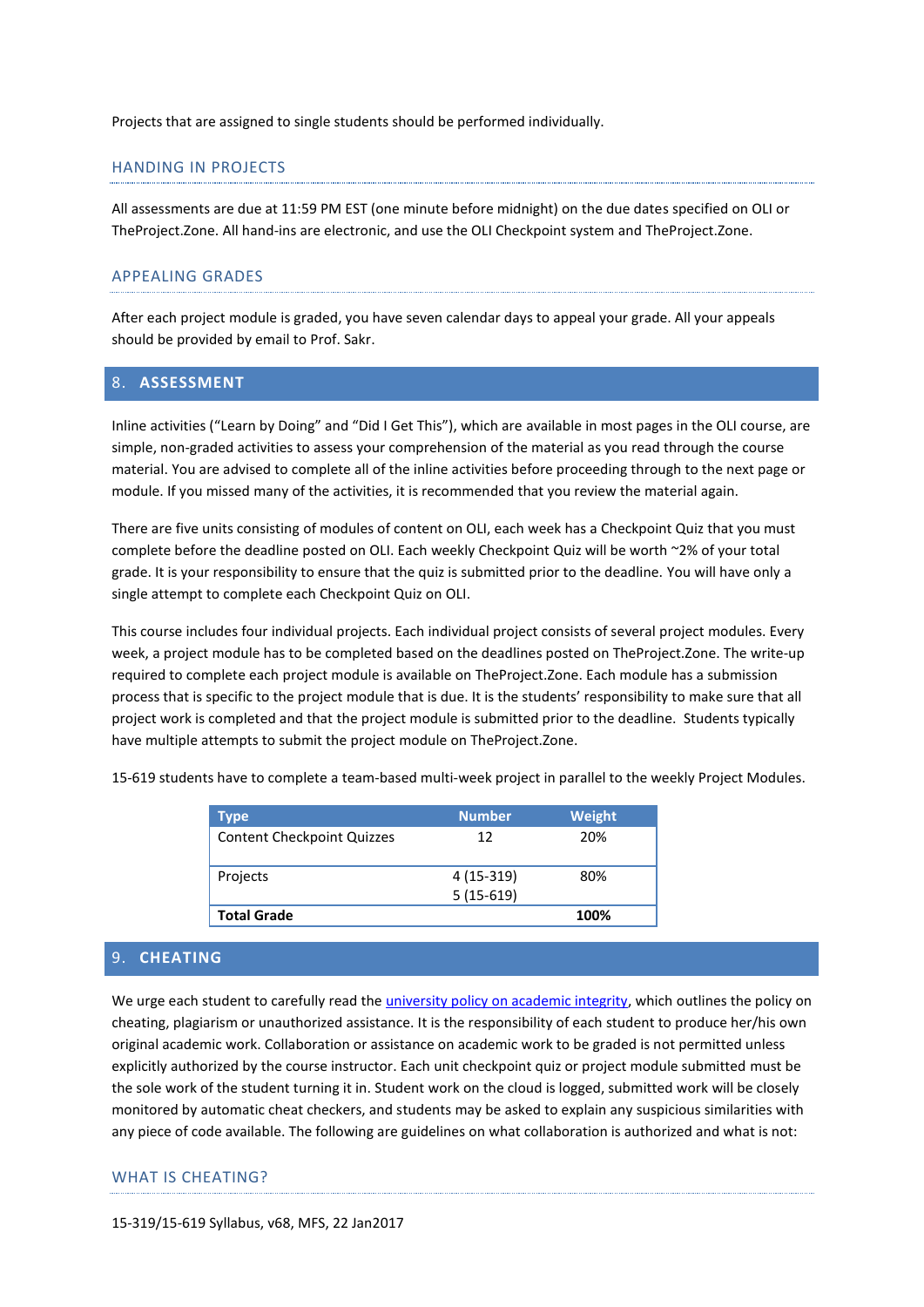- **1.** Sharing code or other electronic files either by copying, retyping, looking at, or supplying a copy of any file. Copying any code from the internet (stackoverflow.com or github or others).
- **2.** Copying answers to any checkpoint quiz from another individual, published or unpublished written sources, and electronic sources.
- **3.** Collaborating with another student or another individual on checkpoint quizzes or project modules.
- **4.** Sharing written work, looking at, copying, or supplying work from another individual, published or unpublished written sources, and electronic sources.
- **5.** Collaboration in team projects is strictly limited to the members of the team.

# WHAT IS **NOT** CHEATING?

- **1.** Clarifying ambiguities or vague points in class handouts.
- **2.** Helping others use computer systems, networks, compilers, debuggers, profilers, or system facilities.
- **3.** Helping others with high-level design issues.
- **4.** Guiding others through code debugging but not debugging for them.

Cheating in projects will also be strictly monitored and penalized. Be aware of what constitutes cheating (and what does not) while interacting with students. You cannot share or use written code, and other electronic files from students. If you are unsure, ask the teaching staff.

Be sure to store your work in protected directories. The penalty for cheating is severe, and might jeopardize your career – cheating is simply not worth the trouble. By cheating in the course, you are cheating yourself; the worst outcome of cheating is missing an opportunity to learn. In addition, you will be removed from the course with a failing grade. We also place a record of the incident in the student's permanent record.

# 10. **CONCEPTUAL TOPICS**

The course content will be structured into the following units:

| Unit # | <b>Title</b>                | <b>Modules and Description</b>                                                                                                                                                                                                                                                                               |
|--------|-----------------------------|--------------------------------------------------------------------------------------------------------------------------------------------------------------------------------------------------------------------------------------------------------------------------------------------------------------|
| 1      | <b>Introduction</b>         | Definition and evolution of Cloud Computing<br>Enabling Technologies, Service and Deployment Models<br>Popular Cloud Stacks and Use Cases<br>Benefits, Risks, and Challenges of Cloud Computing<br><b>Economic Models and SLAs</b><br>Topics in Cloud Security                                               |
| 2      | <b>Cloud Infrastructure</b> | <b>Historical Perspective of Data Centers</b><br>Datacenter Components: IT Equipment and Facilities<br>Design Considerations: Requirements, Power, Efficiency, & Redundancy<br>Power Calculations, PUE and Challenges in Cloud Data Centers<br>Cloud Management and Cloud Software Deployment Considerations |
| 3      | Virtualization              | Virtualization (CPU, Memory, I/O), Case Study: Amazon EC2<br>Software Defined Networks (SDN)<br>Software Defined Storage (SDS)                                                                                                                                                                               |
| 4      | <b>Cloud Storage</b>        | Introduction to Storage Systems<br><b>Cloud Storage Concepts</b><br>Distributed File Systems (HDFS, Ceph FS)<br>Cloud Databases (HBase, MongoDB, Cassandra, DynamoDB)<br>Cloud Object Storage (Amazon S3, OpenStack Swift, Ceph)                                                                             |
| 6      | <b>Programming Models</b>   | Distributed Programming for the Cloud<br>Data-Parallel Analytics with Hadoop MapReduce (YARN); Iterative Data-<br>Parallel Iterative Analytics (Spark); Graph-Parallel Analytics with<br>GraphLab 2.0 (PowerGraph); Stream Processing (Samza)                                                                |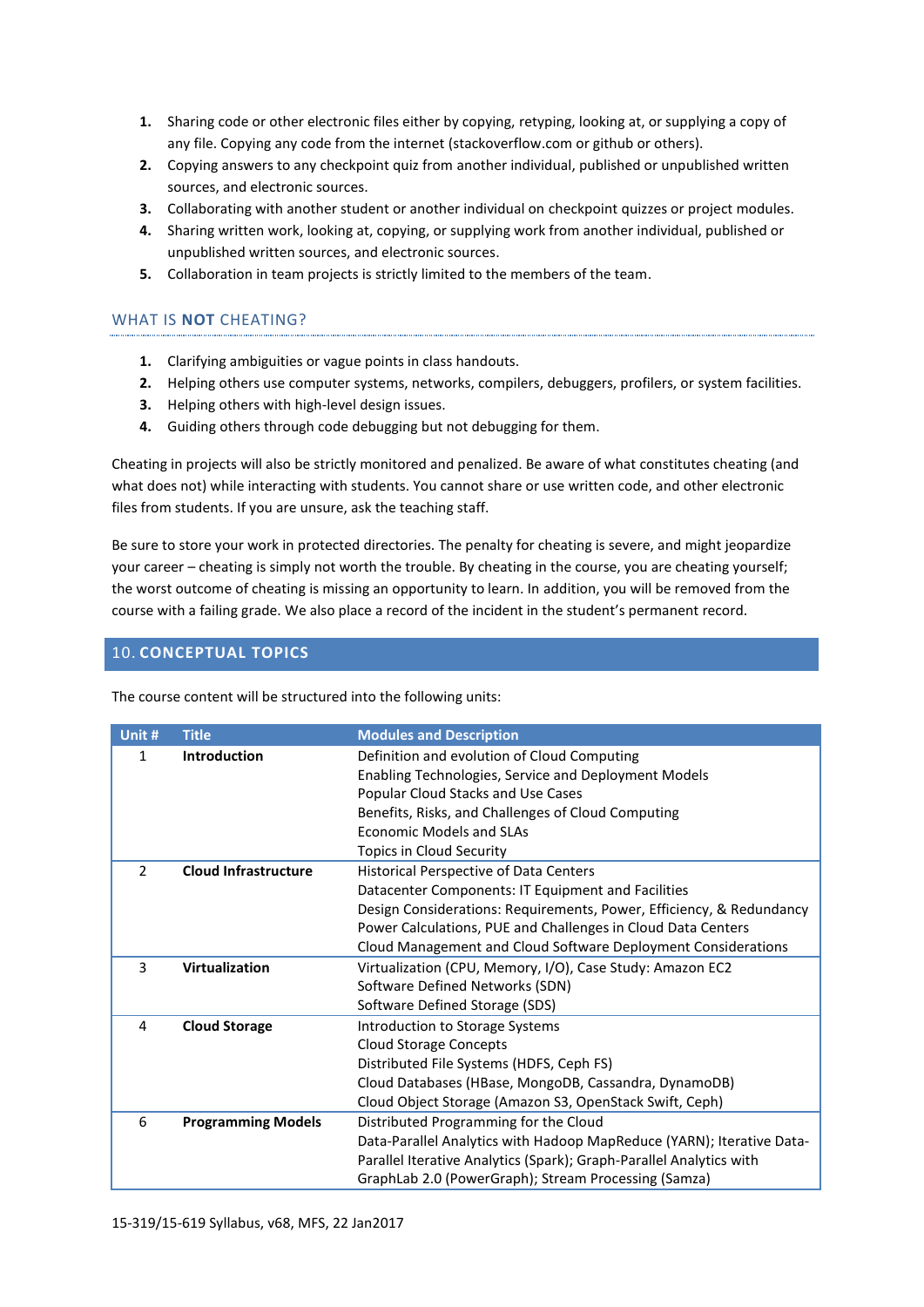# 11. **PROJECTS**

The programming projects in this course will be geared towards providing hands-on experience with various cloud technologies. Students will learn to develop all projects using various public cloud services (primarily AWS and some work on Azure and GCP). Students will be given a budget for cloud resources for each project and are expected to work within the budget otherwise, they risk being penalized.

#### 11.1. PROJECT 1: BIG DATA ANALYSIS

Students will work with Amazon AWS and provision their first compute resources. Students will setup AWS accounts, work with provisioning management software and launch instances on Amazon EC2. Students will learn the benefits and tradeoffs of running programs in parallel, using AWS EMR or Azure HDInsight, versus sequential on a large dataset. Students will have to solve a problem using resources provisioned in AWS and Azure within particular cost constraints.

# 11.2. PROJECT 2: CLOUD ELASTICITY

In this project, students will learn about cloud elasticity through virtual machines and containers. Students will be first tasked with developing their own elastic services for a dynamically changing load scenario using AWS, Azure and GCP APIs. Students will then work with the Load Balancing and Auto Scaling services on AWS to mitigate varying loads on the server. Furthermore, students will build a hands-on in-browser programming web service using Docker Containers and Kubernetes on the AWS, Azure and GCP cloud platforms.

# 11.3. PROJECT 3: CLOUD STORAGE

Using AWS resources, students will work on cloud storage technologies to evaluate their capabilities and limitations, each week with a new workload and a storage system. Students begin by exploring the limitations of traditional filesystems, and then compare them to relational databases (MySQL) and NoSQL databases (HBase). Next, students will build a social network timeline using heterogeneous back-end storage systems. The project will cover several storage systems, including low-latency KV stores, NoSQL databases, and in-memory databases (examples include Apache HBase, Amazon RDS, MongoDB and others). Finally, students explore sharding and replication of a simple key-value store while implementing strong consistency for geo-replicated key-value stores.

# 11.4. PROJECT 4: PROGRAMMING MODELS

In this project, students will work on developing applications using the MapReduce, Spark, and Samza frameworks to experience batch, iterative, graph and stream processing. Students will write their own MapReduce code using Apache Hadoop and provision instances on Amazon EC2 to run them in order to build their own input text predictor, similar t[o Google Instant.](http://www.google.com/insidesearch/features/instant/) Students will build the input text predictor from a large text corpus by generating a list of n-grams, building a statistical language model using the ngrams, and creating a user interface. Students will also be introduced to iterative programming models by implementing a social graph analysis algorithm on Apache Spark. Finally, students will learn to deal with streaming data to perform real-time processing of multiple data streams using Apache Kafka/Samza.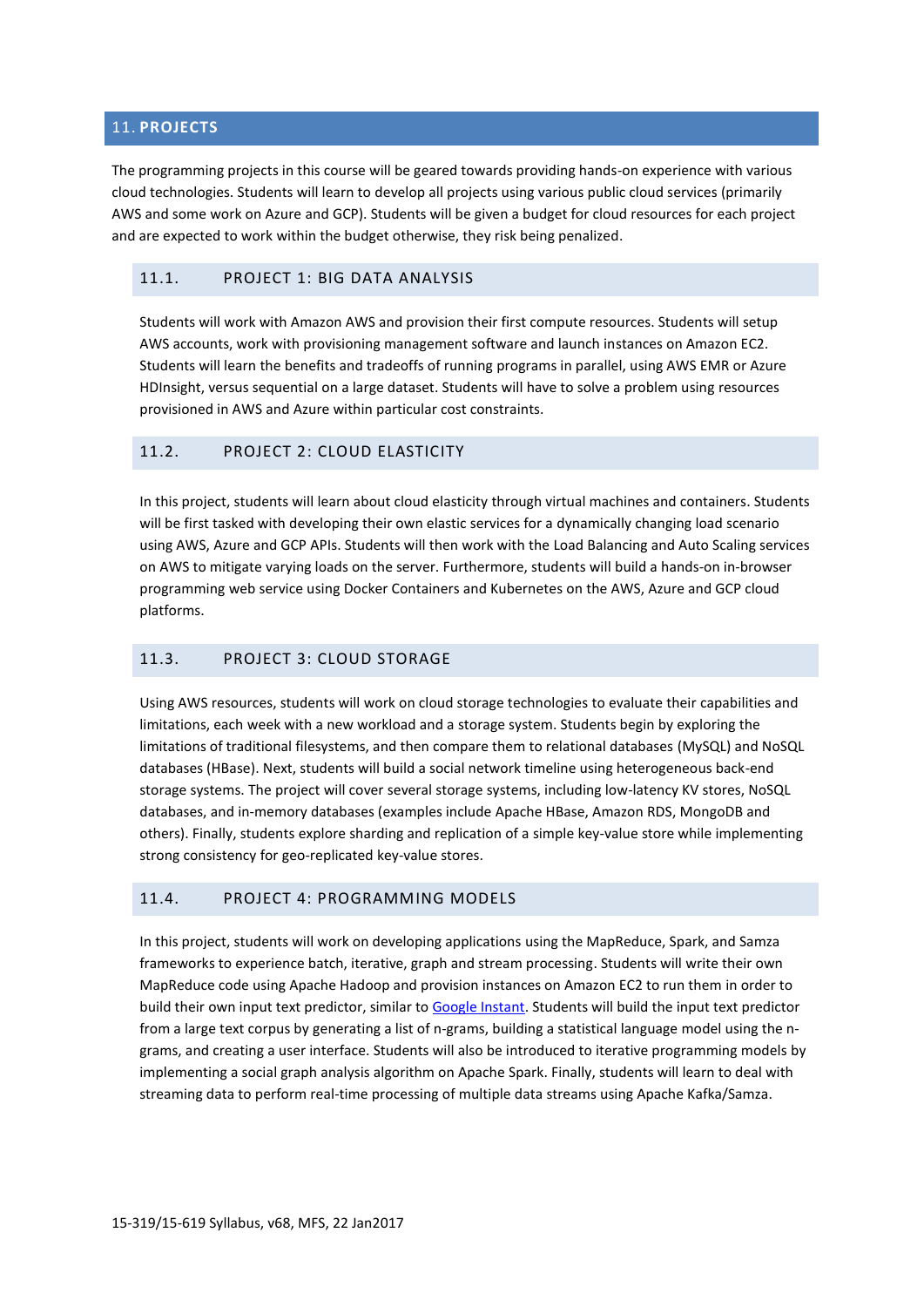# 11.5. 15-619 TEAM PROJECT: TWITTER ANALYTICS WEB SERVICE

Students will work in teams to design and implement a complete web-service that uses the REST interface to respond to queries that require running an analytics job on a large (1.2TB) Twitter data set which is stored in a database (MySQL, HBASE, etc.). In this team project, student teams are expected to use different tools and services to achieve build a performing web-service that meets the requirements. The students' web-services are evaluated through a load generator for a fixed time period (several hours) by measuring the cost of cloud resources used and their system's performance (throughput). There is an upper bound on the budget which could cause students to be disqualified. Students are evaluated based on how their service performs compared to a baseline.

# 12. **SCHEDULE**

| <b>Week</b>    | <b>Monday</b> | <b>OLI Content</b>                                | <b>Individual Projects</b> | <b>Team Project</b>               | Quizzes         |
|----------------|---------------|---------------------------------------------------|----------------------------|-----------------------------------|-----------------|
| $\mathbf{1}$   |               | 1/16/2017 Unit 1, Module 1, 2                     | Primers/P0 (Jan 22)        |                                   | Q0 (Ac. Integ.) |
| $\overline{2}$ |               | 1/23/2017 Unit 1, Module 1, 2                     | P1.1 (Jan 29)              |                                   | Q1 (Jan 27)     |
| 3              |               | 1/30/2017 Unit 2, Module 3, 4                     | P1.2 (Feb 5)               |                                   | Q2 (Feb 3)      |
| 4              |               | 2/6/2017   Unit 2, Module 5, 6                    | P2.1 (Feb 12)              |                                   | Q3 (Feb 10)     |
| 5              |               | 2/13/2017 Unit 3, Module 7, 8, 9                  | P2.2 (Feb 19)              |                                   | Q4 (Feb 17)     |
| 6              |               | 2/20/2017 Unit 3, Module 10, 11, 12 P3.1 (Feb 26) |                            |                                   | Q5 (Feb 24)     |
| $\overline{7}$ |               | 2/27/2017 Unit 3, Module 13                       | P3.2 (Mar 5)               | Project Out (Feb 27)              | Q6 (Mar 3)      |
| 8              | 3/6/2017      | Unit 4, Module 14                                 |                            |                                   | Q7 (Mar 9)      |
| 9              |               | 3/13/2017 Spring Break                            |                            |                                   |                 |
| 10             |               | 3/20/2017 Unit 4, Module 15                       | P3.3 (Mar 26)              |                                   | Q8 (Mar 24)     |
| 11             |               | 3/27/2017 Unit 4, Module 16, 17                   |                            | Phase 1 Due (Apr 2)               | Q9 (Mar 31)     |
| 12             | 4/3/2017      | Unit 5, Module 18                                 | P4.1 (Apr 9)               |                                   | Q10 (Apr 7)     |
| 13             |               | 4/10/2017 Unit 5, Module 19, 20                   |                            | Phase 2 Due (Apr 16)              | Q11 (Apr 14)    |
| 14             |               | 4/17/2017 Unit 5, Module 21, 22                   | P4.2 (Apr 23)              |                                   |                 |
| 15             | 4/24/2017     |                                                   |                            | Phase 3 Due (Apr 30) Q12 (Apr 28) |                 |
| 16             | 5/1/2017      |                                                   | P4.3 (May 5)               |                                   |                 |

The tentative schedule is as follows (specific deadlines are posted on OLI and TheProject.Zone):